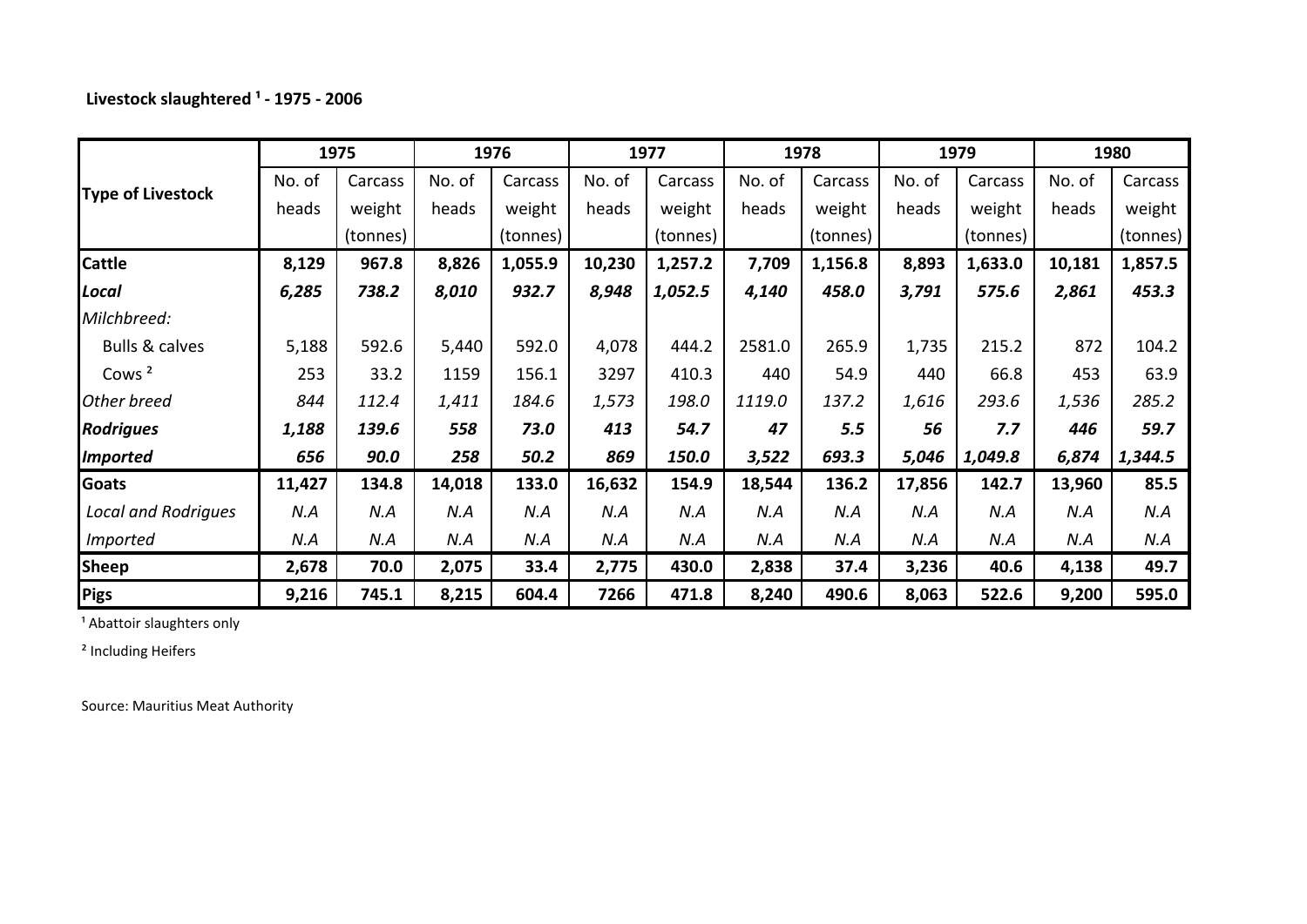# Livestock slaughtered <sup>1</sup> - 1981 to 1986

|                            | 1981   |          | 1982   |          | 1983   |          | 1984   |          | 1985   |          | 1986   |          |
|----------------------------|--------|----------|--------|----------|--------|----------|--------|----------|--------|----------|--------|----------|
|                            | No. of | Carcass  | No. of | Carcass  | No. of | Carcass  | No. of | Carcass  | No. of | Carcass  | No. of | Carcass  |
| <b>Type of Livestock</b>   | heads  | weight   | heads  | weight   | heads  | weight   | heads  | weight   | heads  | weight   | heads  | weight   |
|                            |        | (tonnes) |        | (tonnes) |        | (tonnes) |        | (tonnes) |        | (tonnes) |        | (tonnes) |
| <b>Cattle</b>              | 6,654  | 1,199.1  | 6,301  | 1,262.2  | 6,034  | 1,174.4  | 5,000  | 983.3    | 5,088  | 948.8    | 6,901  | 1,232.8  |
| <b>Local</b>               | 2,876  | 433.7    | 2,108  | 357.7    | 2,562  | 406.9    | 1,862  | 341.7    | 2,621  | 497.8    | 4,402  | 784.9    |
| Milchbreed:                |        |          |        |          |        |          |        |          |        |          |        |          |
| <b>Bulls &amp; calves</b>  | 879    | 99.8     | 435    | 54.5     | 720    | 93.5     | 460    | 60.0     | 690    | 93.8     | 1295   | 176.4    |
| Cows <sup>2</sup>          | 420    | 60.7     | 160    | 24.7     | 73     | 10.0     | 83     | 11.0     | 138    | 16.4     | 220    | 30.9     |
| Other breed                | 1,577  | 273.2    | 1,513  | 278.5    | 1,769  | 303.4    | 1,319  | 270.7    | 1,793  | 387.6    | 2,887  | 577.6    |
| <b>Rodrigues</b>           | 694    | 94.6     | 428    | 56.9     | 712    | 101.3    | 736    | 90.6     | 731    | 89.3     | 807    | 108.9    |
| <b>Imported</b>            | 3,084  | 670.8    | 3,765  | 847.6    | 2,760  | 666.2    | 2,402  | 551.0    | 1,736  | 361.7    | 1,692  | 339.0    |
| <b>Goats</b>               | 11,872 | 78.2     | 13,341 | 85.3     | 15,188 | 95.2     | 16,886 | 108.7    | 19,873 | 121.6    | 21,908 | 131.5    |
| <b>Local and Rodrigues</b> | N.A    | N.A      | N.A    | N.A      | N.A    | N.A      | N.A    | N.A      | N.A    | N.A      | N.A    | N.A      |
| <b>Imported</b>            | N.A    | N.A      | N.A    | N.A      | N.A    | N.A      | N.A    | N.A      | N.A    | N.A      | N.A    | N.A      |
| <b>Sheep</b>               | 2,874  | 26.4     | 2,438  | 23.3     | 2,254  | 20.7     | 2,082  | 21.2     | 2,058  | 24.1     | 2,552  | 29.1     |
| Pigs                       | 10,681 | 639.3    | 11,322 | 608.3    | 11,147 | 600.7    | 12,140 | 616.5    | 11,731 | 540.5    | 10,461 | 595.2    |

<sup>1</sup> Abattoir slaughters only

² Including Heifers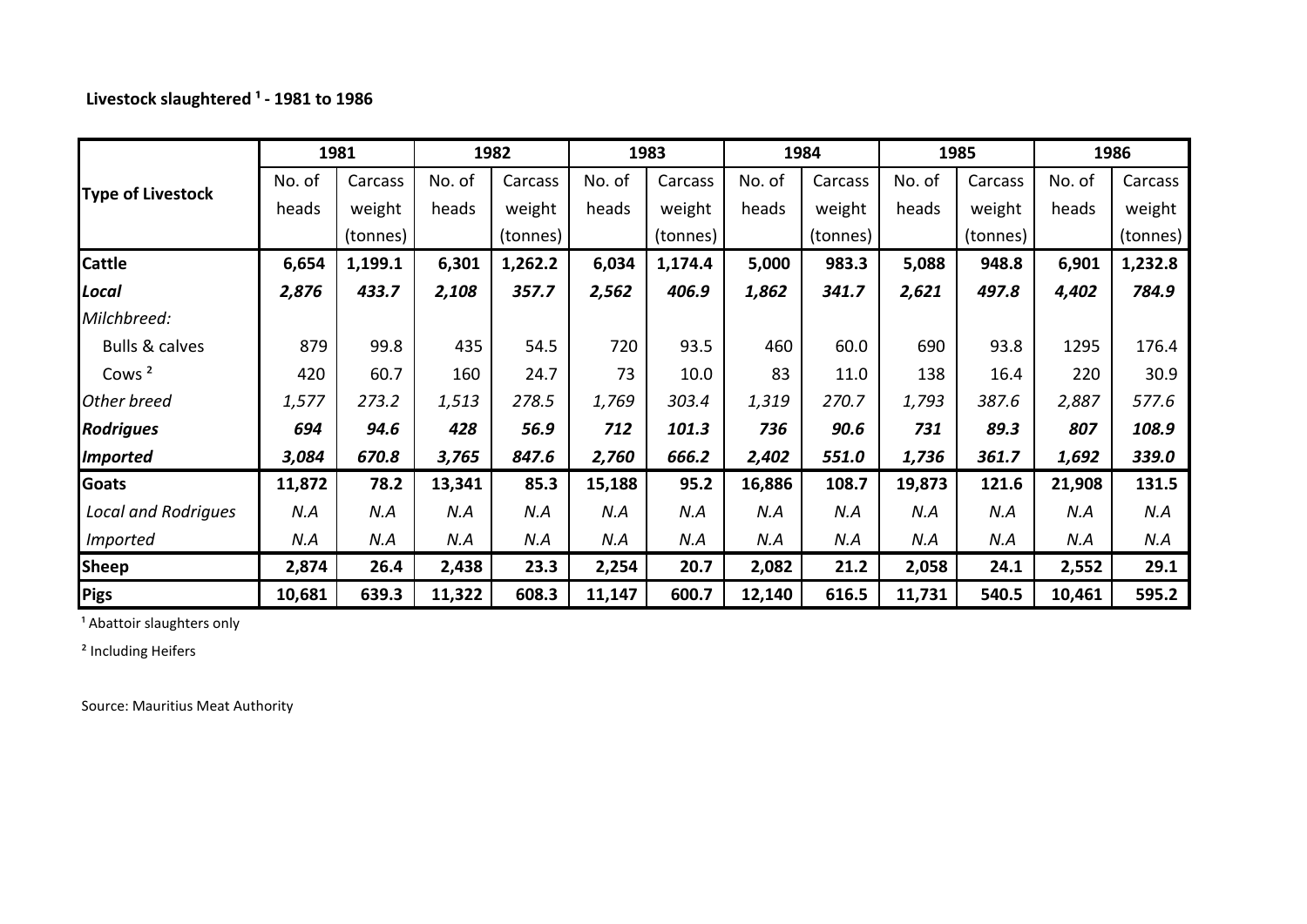### **Livestock slaughtered ¹ - 1987 to 1992**

|                            | 1987   |          | 1988   |          | 1989   |          | 1990   |          | 1991   |          | 1992   |          |
|----------------------------|--------|----------|--------|----------|--------|----------|--------|----------|--------|----------|--------|----------|
| <b>Type of Livestock</b>   | No. of | Carcass  | No. of | Carcass  | No. of | Carcass  | No. of | Carcass  | No. of | Carcass  | No. of | Carcass  |
|                            | heads  | weight   | heads  | weight   | heads  | weight   | heads  | weight   | heads  | weight   | heads  | weight   |
|                            |        | (tonnes) |        | (tonnes) |        | (tonnes) |        | (tonnes) |        | (tonnes) |        | (tonnes) |
| <b>Cattle</b>              | 9,247  | 1,417.0  | 10,346 | 1,557.8  | 10,836 | 1,641.5  | 12,913 | 2,048.6  | 14,254 | 2,156.6  | 13,129 | 2,376.0  |
| <b>Local</b>               | 6,467  | 994.2    | 5,183  | 776.9    | 3,603  | 531.2    | 2,591  | 389.0    | 2,744  | 457.6    | 2,449  | 443.1    |
| Milchbreed:                |        |          |        |          |        |          |        |          |        |          |        |          |
| <b>Bulls &amp; calves</b>  | 1,963  | 241.8    | 2,080  | 231.3    | 1,541  | 174.8    | 1,149  | 132.7    | 962    | 115.2    | 696    | 90.0     |
| Cows <sup>2</sup>          | 567    | 77.8     | 633    | 85.7     | 357    | 49.6     | 130    | 18.1     | 254    | 36.6     | 182    | 22.9     |
| Other breed                | 3,937  | 674.6    | 2,470  | 459.9    | 1,705  | 306.8    | 1,312  | 238.2    | 1,528  | 305.8    | 1,571  | 330.2    |
| <b>Rodrigues</b>           | 1422   | 193.4    | 1401   | 178.7    | 446    | 57.7     | 451    | 60.9     | 683    | 86.3     | 579    | 84.6     |
| <b>Imported</b>            | 1,358  | 229.4    | 3,762  | 602.2    | 6,787  | 1,052.6  | 9,871  | 1,598.7  | 10,827 | 1,612.7  | 10,101 | 1,848.3  |
| <b>Goats</b>               | 23,498 | 136.2    | 22,766 | 137.9    | 15,892 | 101.1    | 14,752 | 133.8    | 16,942 | 166.3    | 17,408 | 126.4    |
| <b>Local and Rodrigues</b> | N.A    | N.A      | N.A    | N.A      | 15,478 | 95.2     | 9,566  | 61.8     | 10,336 | 68.2     | 14,090 | 84.8     |
| <i>Imported</i>            | N.A    | N.A      | N.A    | N.A      | 414    | 5.9      | 5,186  | 72.0     | 6,606  | 98.1     | 3,318  | 41.6     |
| <b>Sheep</b>               | 3,883  | 36.2     | 4,808  | 42.1     | 3,850  | 31.4     | 2,642  | 21.1     | 1,566  | 12.0     | 1,994  | 17.5     |
| <b>Pigs</b>                | 13,460 | 732.3    | 13,138 | 659.9    | 12,697 | 659.8    | 11,949 | 829.5    | 13,017 | 905.6    | 14,510 | 994.1    |

<sup>1</sup> Abattoir slaughters only

² Including Heifers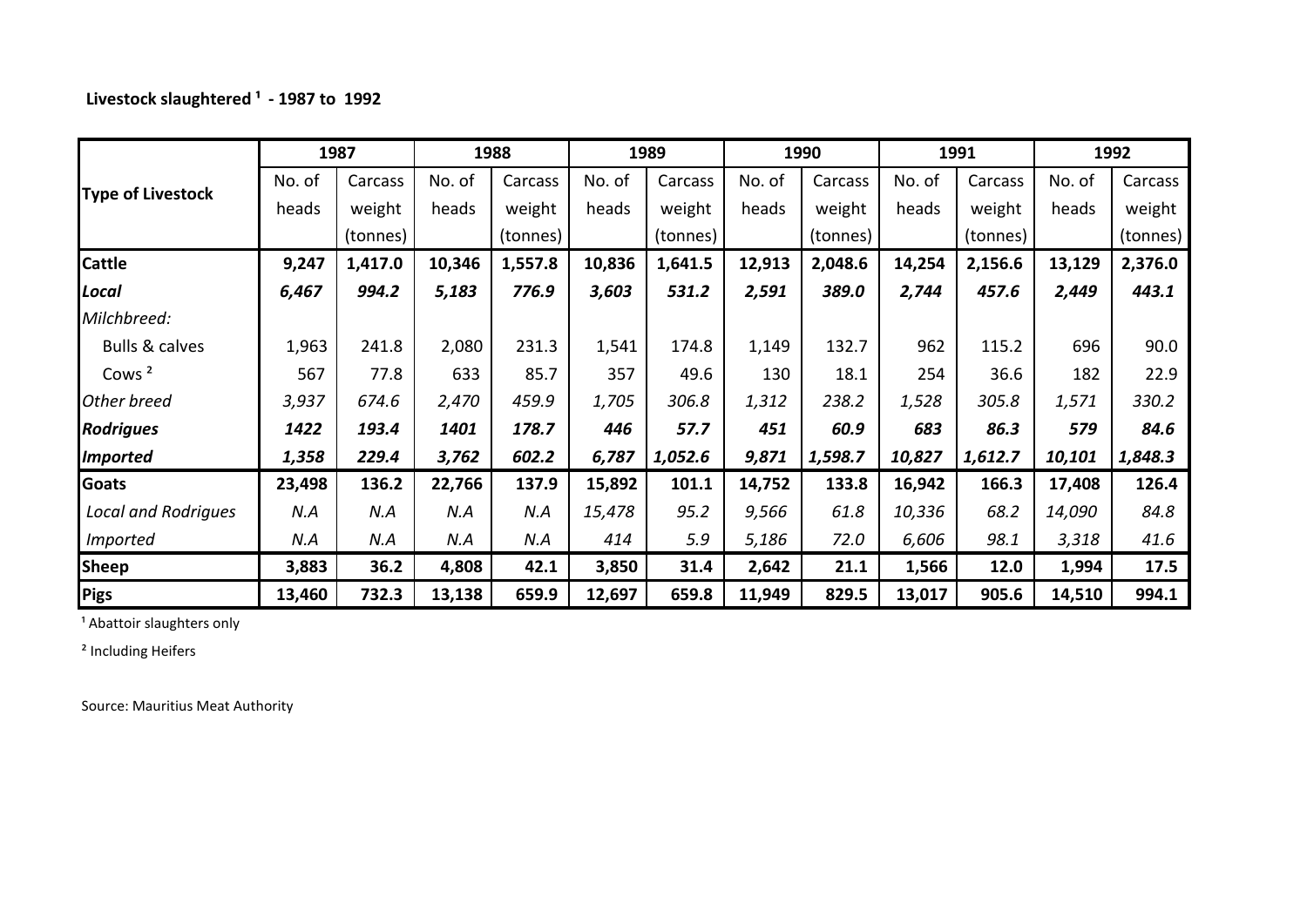### **Livestock slaughtered ¹ - 1993 to 1998**

|                            | 1993   |          | 1994   |          | 1995   |          | 1996   |          | 1997   |          | 1998   |          |
|----------------------------|--------|----------|--------|----------|--------|----------|--------|----------|--------|----------|--------|----------|
|                            | No. of | Carcass  | No. of | Carcass  | No. of | Carcass  | No. of | Carcass  | No. of | Carcass  | No. of | Carcass  |
| <b>Type of Livestock</b>   | heads  | weight   | heads  | weight   | heads  | weight   | heads  | weight   | heads  | weight   | heads  | weight   |
|                            |        | (tonnes) |        | (tonnes) |        | (tonnes) |        | (tonnes) |        | (tonnes) |        | (tonnes) |
| <b>Cattle</b>              | 10,867 | 2,522.6  | 11,733 | 2,608.5  | 10,726 | 2,296.1  | 12,525 | 2,321.0  | 10,646 | 2,274.1  | 11,765 | 2,515.5  |
| <b>Local</b>               | 2,076  | 386.4    | 1,997  | 342.7    | 2,442  | 476.8    | 2,907  | 515.4    | 1,543  | 278.4    | 1,438  | 276.9    |
| Milchbreed:                |        |          |        |          |        |          |        |          |        |          |        |          |
| <b>Bulls &amp; calves</b>  | 563    | 79.6     | 542    | 66.3     | 520    | 73.7     | 496    | 75.6     | 259    | 38.9     | 317    | 56.3     |
| Cows <sup>2</sup>          | 347    | 51.6     | 296    | 39.2     | 151    | 20.0     | 142    | 19.2     | 51     | 6.1      | 48     | 4.8      |
| Other breed                | 1,166  | 255.2    | 1,159  | 237.2    | 1,771  | 383.1    | 2,269  | 420.6    | 1,233  | 233.4    | 1,073  | 215.8    |
| <b>Rodrigues</b>           | 287    | 40.6     | 309    | 48.2     | 792    | 115.0    | 476    | 70.9     | 117    | 17.1     | 416    | 63.4     |
| <b>Imported</b>            | 8,504  | 2,095.6  | 9,427  | 2,217.6  | 7,492  | 1,704.3  | 9,142  | 1,734.7  | 8,986  | 1,978.6  | 9,911  | 2,175.2  |
| <b>Goats</b>               | 17,088 | 123.5    | 16,364 | 137.0    | 13,793 | 116.7    | 12,955 | 130.0    | 11,328 | 120.0    | 11,168 | 111.9    |
| <b>Local and Rodrigues</b> | 13,231 | 78.9     | 8,915  | 54.5     | 9,324  | 60.5     | 7,275  | 46.8     | 7,184  | 51.6     | 5,333  | 33.6     |
| <i>Imported</i>            | 3,857  | 44.6     | 7,449  | 82.5     | 4,469  | 56.2     | 5,680  | 83.2     | 4,144  | 68.4     | 5,835  | 78.3     |
| <b>Sheep</b>               | 1,729  | 15.3     | 1,303  | 11.4     | 1,005  | 9.7      | 969    | 10.4     | 682    | 7.9      | 534    | 6.2      |
| <b>Pigs</b>                | 15,649 | 1,054.3  | 15,716 | 1,058.1  | 15,419 | 1,038.2  | 15,925 | 1,112.1  | 13,892 | 947.8    | 11,261 | 752.1    |

<sup>1</sup> Abattoir slaughters only

² Including Heifers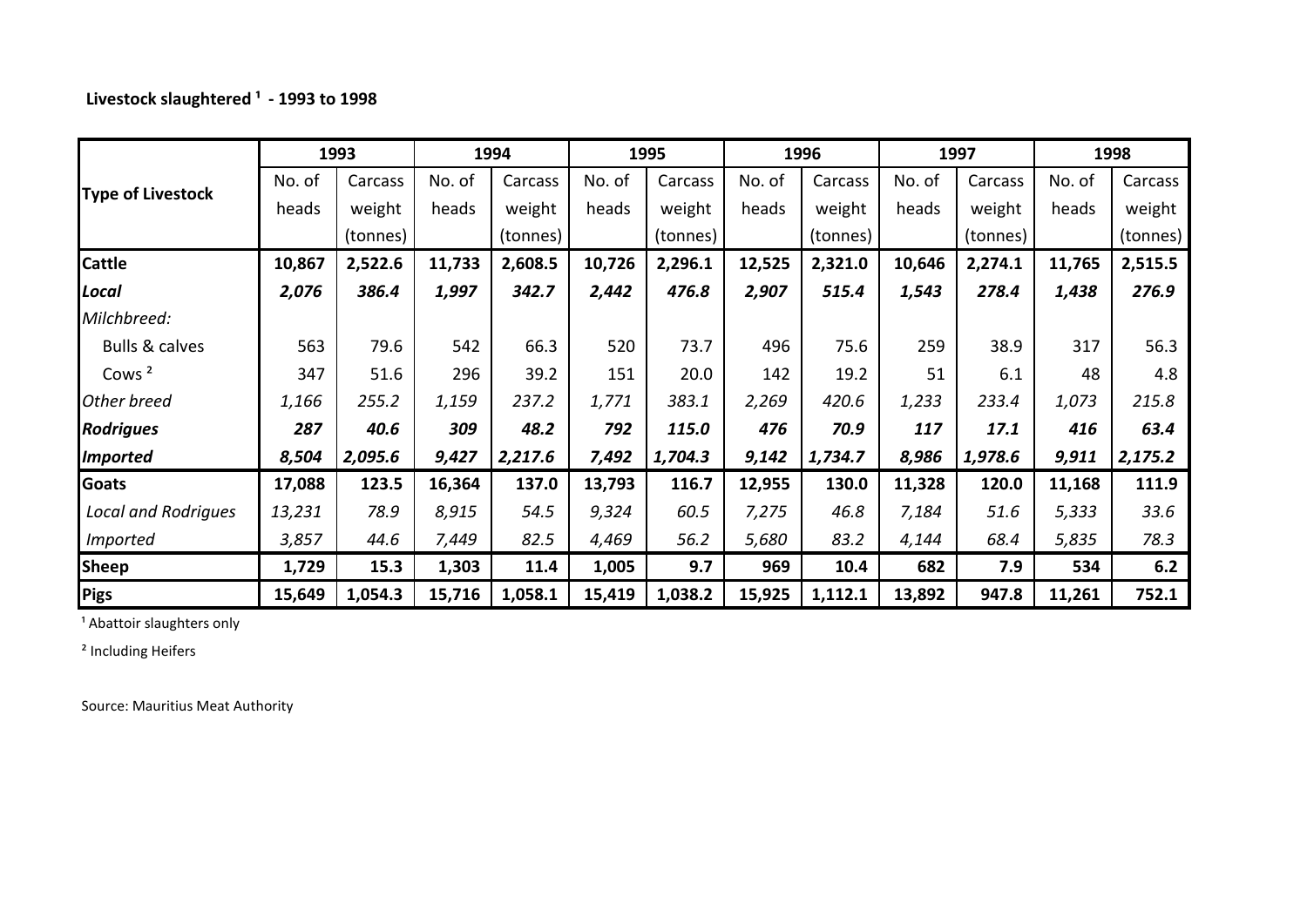### **Livestock slaughtered ¹ - 1999 to 2004**

|                            | 1999   |          | 2000   |          | 2001   |          | 2002   |          | 2003    |          | 2004   |          |
|----------------------------|--------|----------|--------|----------|--------|----------|--------|----------|---------|----------|--------|----------|
|                            | No. of | Carcass  | No. of | Carcass  | No. of | Carcass  | No. of | Carcass  | No. of  | Carcass  | No. of | Carcass  |
| <b>Type of Livestock</b>   | heads  | weight   | heads  | weight   | heads  | weight   | heads  | weight   | heads   | weight   | heads  | weight   |
|                            |        | (tonnes) |        | (tonnes) |        | (tonnes) |        | (tonnes) |         | (tonnes) |        | (tonnes) |
| <b>Cattle</b>              | 11,834 | 2,575.3  | 11,869 | 2,537.7  | 11,907 | 2,247.7  | 11,482 | 2,428.4  | ####### | 2,505.3  | 10,845 | 2,456.0  |
| <b>Local</b>               | 1,218  | 206.3    | 927    | 153.1    | 843    | 132.6    | 353    | 62.1     | 535     | 98.1     | 374    | 65.1     |
| Milchbreed:                |        |          |        |          |        |          |        |          |         |          |        |          |
| <b>Bulls &amp; calves</b>  | 345    | 58.1     | 388    | 64.4     | 412    | 57.8     | 171    | 30.2     | 159     | 27.3     | 74     | 13.9     |
| Cows <sup>2</sup>          | 46     | 7.2      | 97     | 15.1     | 27     | 5.0      | 16     | 2.4      | 74      | 13.7     | 130    | 22.9     |
| Other breed                | 827    | 141.0    | 442    | 73.6     | 404    | 69.8     | 166    | 29.5     | 302     | 57.1     | 170    | 28.3     |
| <b>Rodrigues</b>           | 541    | 72.8     | 722    | 86.9     | 1,897  | 242.0    | 923    | 145.6    | 645     | 104.4    | 464    | 72.0     |
| <b>Imported</b>            | 10,075 | 2,296.2  | 10,220 | 2,297.7  | 9,167  | 1,873.1  | 10,206 | 2,220.7  | 10,162  | 2,302.9  | 10,007 | 2,319.0  |
| Goats                      | 11,213 | 115.5    | 9,545  | 86.2     | 8,969  | 73.7     | 8,398  | 100.2    | 8,403   | 96.6     | 6,901  | 89.1     |
| <b>Local and Rodrigues</b> | 6,038  | 40.2     | 7,319  | 56.0     | 7,187  | 47.6     | 4,348  | 28.9     | 5,007   | 35.0     | 3,865  | 25.7     |
| <b>Imported</b>            | 5,175  | 75.3     | 2,226  | 30.2     | 1,782  | 26.1     | 4,050  | 71.3     | 3,396   | 61.6     | 3,036  | 63.4     |
| <b>Sheep</b>               | 750    | 9.4      | 1,271  | 15.8     | 2,573  | 39.9     | 590    | 13.8     | 562     | 10.8     | 891    | 17.5     |
| Pigs                       | 10,042 | 677.9    | 12,146 | 890.7    | 12,493 | 881.8    | 10,772 | 756.2    | 11,106  | 784.5    | 10,354 | 743.4    |

<sup>1</sup> Abattoir slaughters only

² Including Heifers